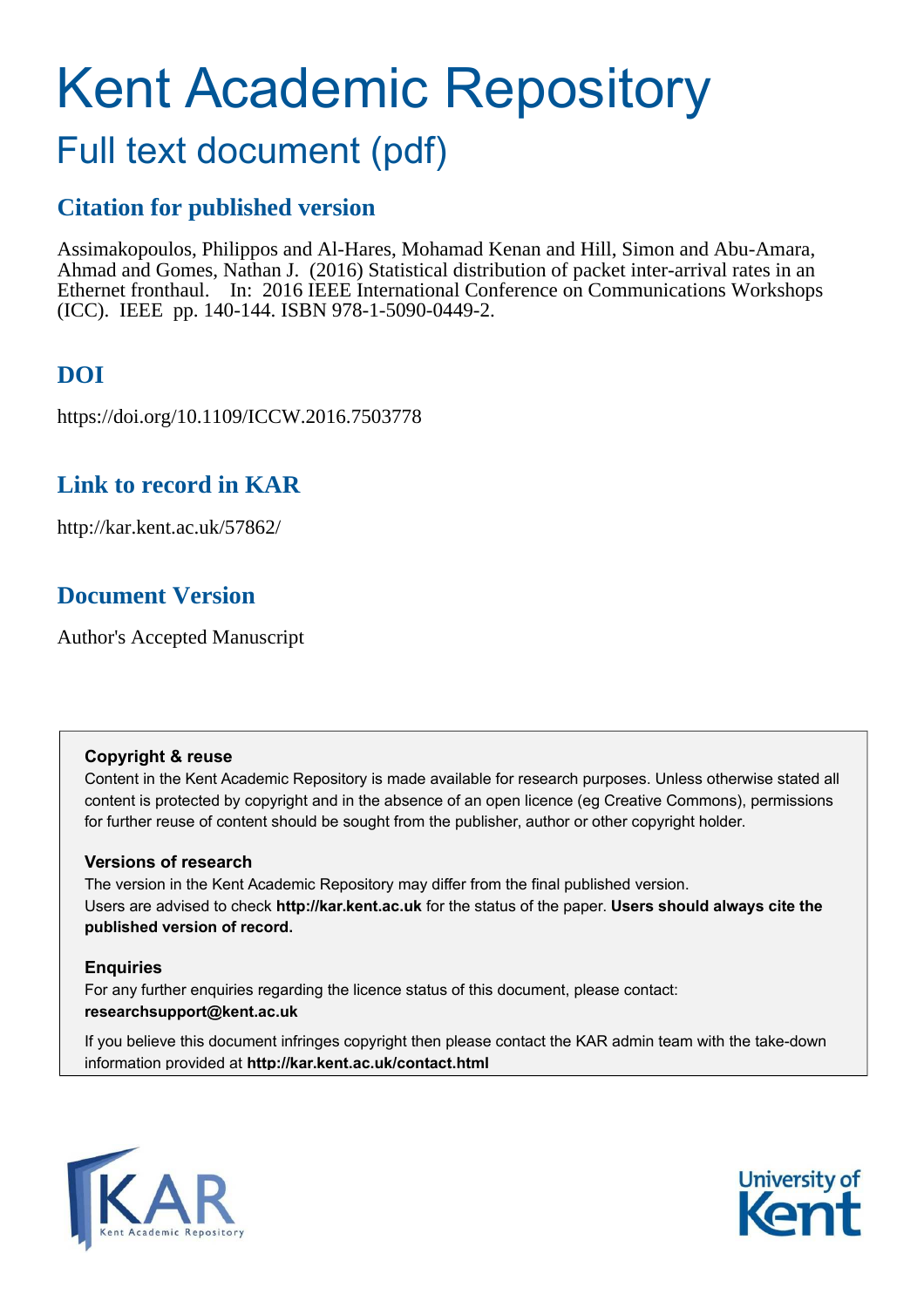# Statistical Distribution of Packet Inter-Arrival Rates in an Ethernet Fronthaul

Traffic Protection Issues and Implications on Buffer Management

Philippos Assimakopoulos<sup>1</sup>, Member, IEEE, Mohamad Kenan Al-Hares<sup>1</sup>, Simon Hill<sup>2</sup>, Ahmad Abu-Amara<sup>1</sup> and Nathan J. Gomes<sup>1</sup>, Senior Member, IEEE

> <sup>1</sup>Communications Research Group, University of Kent, Canterbury, UK 2Viavi Solutions UK Ltd, Newbury, Berkshire, UK

**Abstract— This paper investigates the effects of background traffic streams in the packet inter-arrival rates of an LTE traffic stream, when these streams are transported over the same Ethernet fronthaul network. Contention of background traffic with LTE traffic can occur in a Cloud-RAN that is transporting traffic streams originating from constant bit-rate (CBR) sources such as the Common Public Radio Interface (CPRI) and from other non-CBR sources originating from different LTE physical layer functional subdivisions. Packet inter-arrival statistics are important in such a network, as they can be used to estimate and/or predict buffer sizes in receiving network nodes. Buffer management will also be important for traffic streams originating from functional splits (such as direct LTE MAC transport block transportation) where user plane data and control primitives have to be time aligned at the receiving node.** 

### **Index Terms— Fronthaul, C-RAN, 4G, 5G, LTE, VLAN, Ethernet, priority, background traffic**

### I. INTRODUCTION

The increased capacity demands [1] for current mobile network implementations (4G) and near-term future implementations (5G) will require the use of new mobile networking architectures as a means for meeting part of these demands [2]. A fronthaul architecture that employs Ethernet as the transportation technology can help reduce costs for operators, as Ethernet is an ubiquitous and potentially low cost technology. Additionally, Ethernet equipment used in the fronthaul can be re-used by the operator for backhaul links. Currently, C-RAN deployments use a fully centralised approach whereby Base station Baseband Units (BBUs), that handle all the digital processing, are kept in a central location. The analogue processing part (with some limited digital processing) is carried out in the remote locations by Remote Radio Heads (RRHs). Currently, the transportation between the BBUs and RRHs is done through the Common Public Radio Interface (CPRI) by transporting In-phase and Quadrature  $(I/Q)$ quantised radio samples. This centralised approach has a main drawback when it comes to networks with multiple antennas (e.g. Multiple-input and Multiple-output, MIMO), massive MIMO or carrier aggregation (up to 5 component carriers in LTE-A with a bandwidth of 100 MHz). The bandwidth requirements for these applications become prohibitive for

practical deployments and the situation becomes much worse when considering potential 5G data rates. An overview of data rate requirements based on the number of physical antennas for a fully centralised approach (I/Q transportation) is shown in Table I.

A method of reducing the data rate requirements over the fronthaul is through the implementation of different LTE physical layer functional subdivisions. Under such a regime part of the processing currently residing in the BBU, is moved into the RRH. This may lead to a more complicated RRH but this increase in complexity may not be so significant, since RRHs contain processing capabilities that are underutilised in current implementations. By moving part of the functionality in the RRH, reductions in data rate requirements become available. A number of subdivisions (or "splits") are possible starting with a frequency domain one, where the split is located prior to the inverse-fast Fourier transform, (in the downlink), to one where all the physical layer functionality is placed in the RRH (LTE MAC transport block (TB) transportation) [3-5].

Through a functional split, additional techniques become more tractable. For example virtualization can be applied in the BBU pool for processing load balancing [2, 6, 7], while software defined networking (SDN) techniques can be used at layer 2, for traffic steering based on Quality-of-Service (QoS) and/or link utilisation primitives extracted through an SDN controller. But more importantly, for some split points, statistical multiplexing gains become a possibility, as the data rates over the fronthaul links will depend on the cell load (number of users).

Such split functionality is the central focus of two current projects, the NIRVANA [8] and iCIRRUS [9, 10], while both projects propose the use of Ethernet in the fronthaul as a standardized convergence layer.

Then, investigating the performance of a fronthaul network that will be transporting a mixture of traffic streams that can include generic I/Q or CPRI-type traffic streams as well as traffic streams originating from different physical layer splits, as well as backhaul traffic, becomes important.

To this extent in this paper, we present a detailed testbed set-up that employs "smart" probing techniques to sample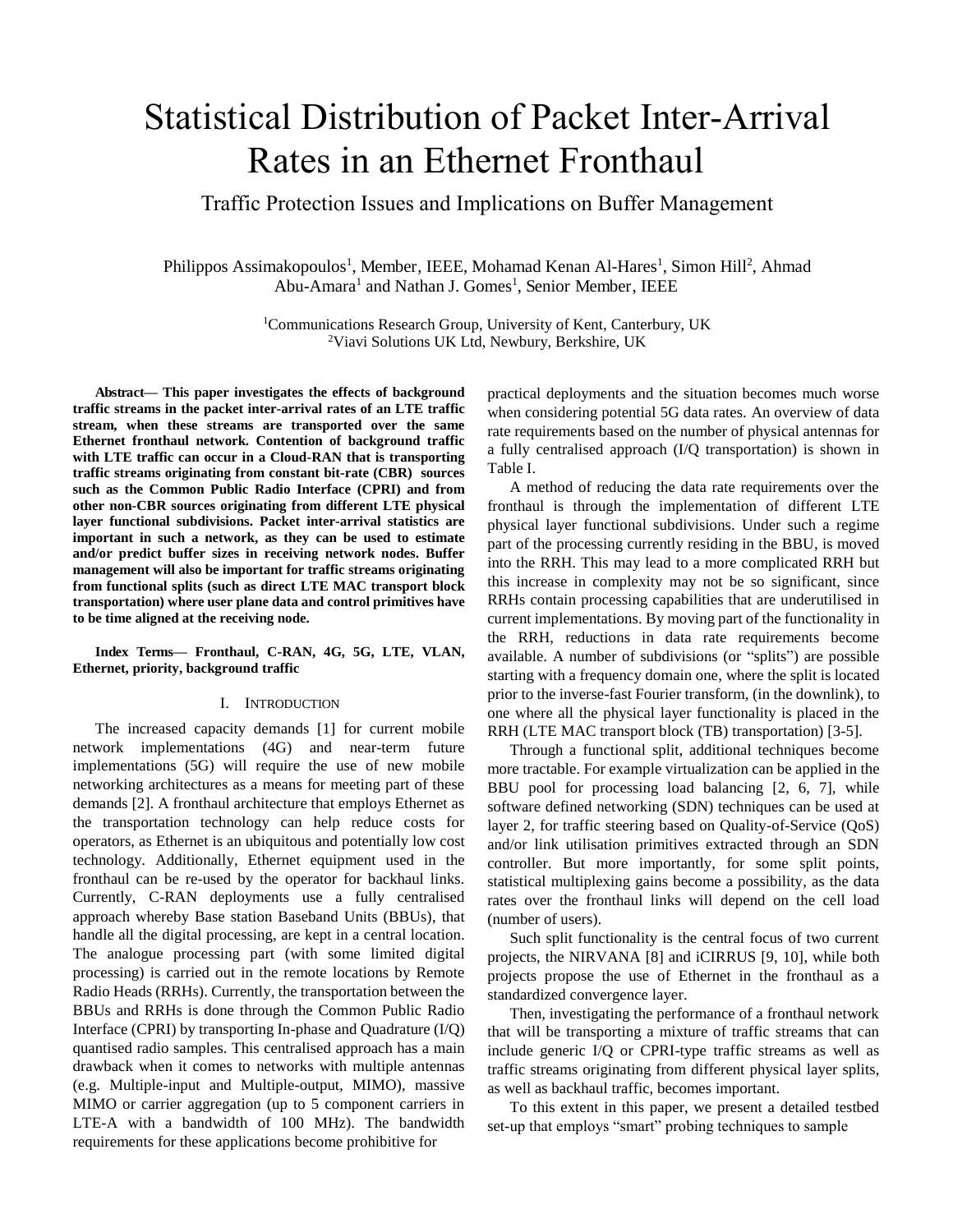Table I. Data rates for LTE-A and 5G (est.) system bandwidths per RU sector for different no. of MIMO antennas (including massive MIMO implementations).

| $\mathbf{m}$      |                                     |                                                                                     |       |       |        |        |        |  |
|-------------------|-------------------------------------|-------------------------------------------------------------------------------------|-------|-------|--------|--------|--------|--|
| Channel<br>BW/MHz | Sample<br>rate<br>/MHz <sup>1</sup> | Data rate $(16 \text{ bpS})$ /Gbps <sup>2</sup><br>No. of antennas per sector at RU |       |       |        |        |        |  |
|                   |                                     |                                                                                     |       |       |        |        |        |  |
|                   |                                     | $\mathcal{D}_{\mathcal{L}}$                                                         | 4     | 8     | 16     | 64     | 128    |  |
| 20                | 30.72                               | 1.97                                                                                | 3.93  | 7.86  | 15.72  | 62.91  | 125.82 |  |
| 40                | 61.44                               | 3.93                                                                                | 7.86  | 15.73 | 31.46  | 125.82 | 251.65 |  |
| 60                | 92.16                               | 5.9                                                                                 | 11.8  | 23.59 | 47.184 | 188.73 | 377.47 |  |
| 80                | 122.9                               | 7.9                                                                                 | 15.72 | 31.46 | 62.91  | 251.64 | 503.3  |  |
| 100               | 153.6                               | 9.8                                                                                 | 19.68 | 39.36 | 78.72  | 314.9  | 629.8  |  |

<sup>1</sup>Sample rate= IFFT\_size/T<sup>s</sup>

<sup>2</sup>Data rate= N x sample\_rate x 2 x 16 bpS, (factor of 2 for I and Q, 16-bits per sample for N antennas)

(or capture) the traffic in the fronthaul. We then investigate the statistical distributions of packet inter-arrival rates of the LTE I/Q data traffic when it is transported over the same fronthaul links with generic Ethernet traffic. The latter is meant to represent traffic that would potentially be produced from different functional splits and/or backhaul traffic in a converged fronthaul architecture.

Section II shows an overview of pure layer-2 fronthaul, transporting different-type traffic streams and briefly discusses the issues regarding protection and buffering. In Section III we present an overview of the testbed used for the measurements, the results of which are presented in Section IV.

### II. PROTECTION AND BUFFERING IN THE FRONTHAUL

Fig. 1 shows a C-RAN fronthaul architecture that combines fully centralised processing (this is shown by the BBU pool to RRH connections) and distributed processing (i.e. different physical layer functional splits). Under the latter the BBU is generalised to a Digital Unit (DU) and the RRH to a Remote Unit (RU). Data streams originating from the BBU and DU pools are "switched" to the respective destinations through VLAN ids. Multiple trunks are formed within the network that carry a number of VLANs. Depending on the data being transported through each trunk, different layer-2 priority regimes can be applied to offer more (or less) protection to some streams over others. The protection requirements will depend on what is being transported (i.e. on the split point).

Table II shows an overview of the protection requirements for a number of LTE channels and data that need to be transported by different functional splits. These channels and data will generally have different protection, data rate and latency requirements. For example, the PBCH may be transported only when there is a master information block change (every 40 ms). It is also implementation dependent whether this channel is transported through the split or whether it is generated at the RU through control primitives. Furthermore, dropping Ethernet frames that carry the PRACH will lead to increased delays in user access (for a number of users) and uplink resource grants. Regarding the transportation of TBs, protection requirements can be medium for the downlink but potentially high for the uplink, as UEs can send control channel data through the physical uplink shared channel. The handling of DMRS is implementation dependent. Although, the DMRS assists the DU in demodulating



Fig.1. A fronthaul architecture combining fully centralised functionality (BBU to RRH) and different physical layer function splits (DU to RU).

Table II. Protection requirements of LTE channels and data. DMRS=Demodulation Reference Signal, PBCH= Physical Broadcast Channel, PRACH=Physical Random Access Channel, SRS=Sounding Reference Signal, PDSCH=Physical Downlink Shared Channel.

| Data transported          | <b>Protection requirement</b> |  |  |
|---------------------------|-------------------------------|--|--|
| <b>DMRS</b>               | High                          |  |  |
| MAC control primitives    | High                          |  |  |
| Transport blocks, DL (UL) | Medium/(High)                 |  |  |
| PBCH                      | High                          |  |  |
| <b>PRACH</b>              | High                          |  |  |
| Radio "slice"-time domain | High                          |  |  |
| <b>SRS</b>                | Low                           |  |  |
| <b>PDSCH</b>              | Medium                        |  |  |

user-plane and control-plane data on an individual user basis, if transported as a "block" per Transmission Time Interval (TTI) i.e. encapsulated in a single Ethernet frame, it will have implications for all user allocations in that TTI. The protection requirements for the PDSCH are also implementation dependent. If a number of user queues are encapsulated in a single Ethernet frame, implications can be more severe.

An additional issue when transporting data from different functional splits is the requirement for time alignment at the receiving node (for example, the alignment of control primitives and user-plane data for the radio resource mapping). Fig. 2 shows a conceptual example for time alignment, through buffering queues, between LTE MAC control primitives and user-plane data. Sequencing is used to synchronise the queues



Fig. 2. Control primitives and TB data need to be time aligned at the receiver. SN=Sequence Number, ETH=Ethernet interface, SRAM=Static RAM, FIFO=First-in First-out.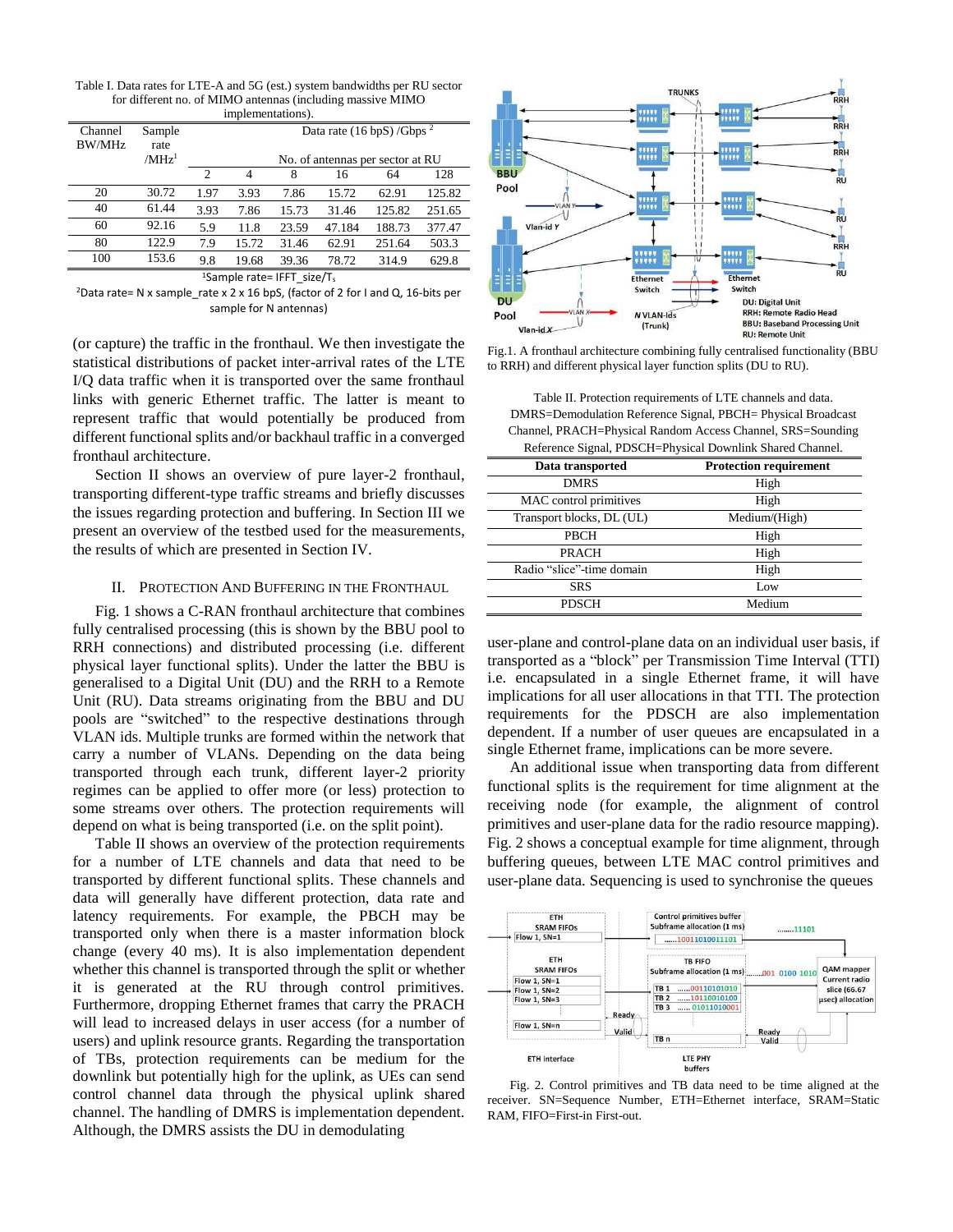

Fig. 3. Testbed used for the measurement procedure. PRE=Packet Routing Engine, GbE=Gigabit Ethernet, VLAN=Virtual Local Area Network, SFP=Small Form-Factor pluggable, RRH=Remote Radio Head, USRP=Universal Software Radio Peripheral. Arrows indicate the direction of traffic flow.

at the RU while the different data streams that are being transported are separated into flows. The buffer sizes need to be such, so that they can accommodate the encountered packet inter-arrival delays, otherwise overflows or underflows can occur and frames can be dropped. Whether a particular frame can be dropped without serious consequences will depend on what is being transported by the frame (see Table II for example). It is also expected, that in the fronthaul, data that has lower protection requirements may be ignored (essentially dropped) in cases where the frames transporting these data are excessively delayed. This can be beneficial as otherwise the buffer sizes at the receiving nodes would have to accommodate these worse case delays leading to excessive end-to-end latencies.

### III. MEASUREMENT SET-UP

Fig. 3 shows the testbed used for the measurement procedure. A workstation runs an emulated LTE base station (Amari LTE-100) that produces I/Q samples corresponding to a 5 MHz channel bandwidth (sampling rate of 6.25 MHz). The samples are then inserted into the payload section of a UDP packet and transmitted over a pure layer 2 network. The network comprises of two 3COM-5500G Ethernet switches with standard 1000BASE-LX small form-factor pluggable (SFP) transceivers with LC connectors and Single Mode Fiber (SMF) patch-cords. The stream of packets containing the I/Q samples is received by an Ettus N210 RRH where, following Ethernet processing, the samples are de-quantised and sent to a digital-to-analog converter (DAC). Following the DAC they pass through a digital modulator for DC offset correction and are then up-converted to one of the LTE bands and amplified prior to transmission over the wireless channel. In the uplink

the reverse processes take place.

An additional workstation is used to generate background traffic of variable payload sizes and at variable data rates, using an open-source Linux-based traffic generator (Ostinato). The two streams of traffic are assigned two different VLAN ids (through the switch port i.e. a port-based VLAN configuration). The link between the two switches forms a Trunk that allows the pair of VLAN ids to pass through. As both VLAN ids will be transmitted through the same port there will be traffic contention. A first run of measurement is carried out without a priority implementation while a second run is carried out by applying VLAN priority using a weighted round robin queueing algorithm, whereby the LTE traffic is given a higher priority.

In both cases we sample the LTE traffic using a Viavi inline Ethernet probe (smart probe). The probe comes in the form of a 1000BASE-LX SFP which under normal conditions operates as a standard transceiver. However, the probe contains Application-specific integrated circuit (ASIC) logic that allows it to capture the traffic going through it based on a user-defined filter definition. Additionally, the probe can be set to capture whole packets or just packet headers. In this experiment, a filter is used that instructs the probe logic to capture all packets containing in their headers the destination MAC address and destination UDP port of the RRH. Once the packets are captured, they are timestamped (using a propriety form of the Precision Time Protocol, PTP) and re-encapsulated with the normal network encapsulation, and with an additional Viavi proprietary header that contains the timestamp (in addition to other fields). The captured packets are re-injected into the network as Frame Result Packets (FRPs) and sent to a Packet Routing Engine (PRE), through which they are routed to a management station for further processing. Injection of the FRP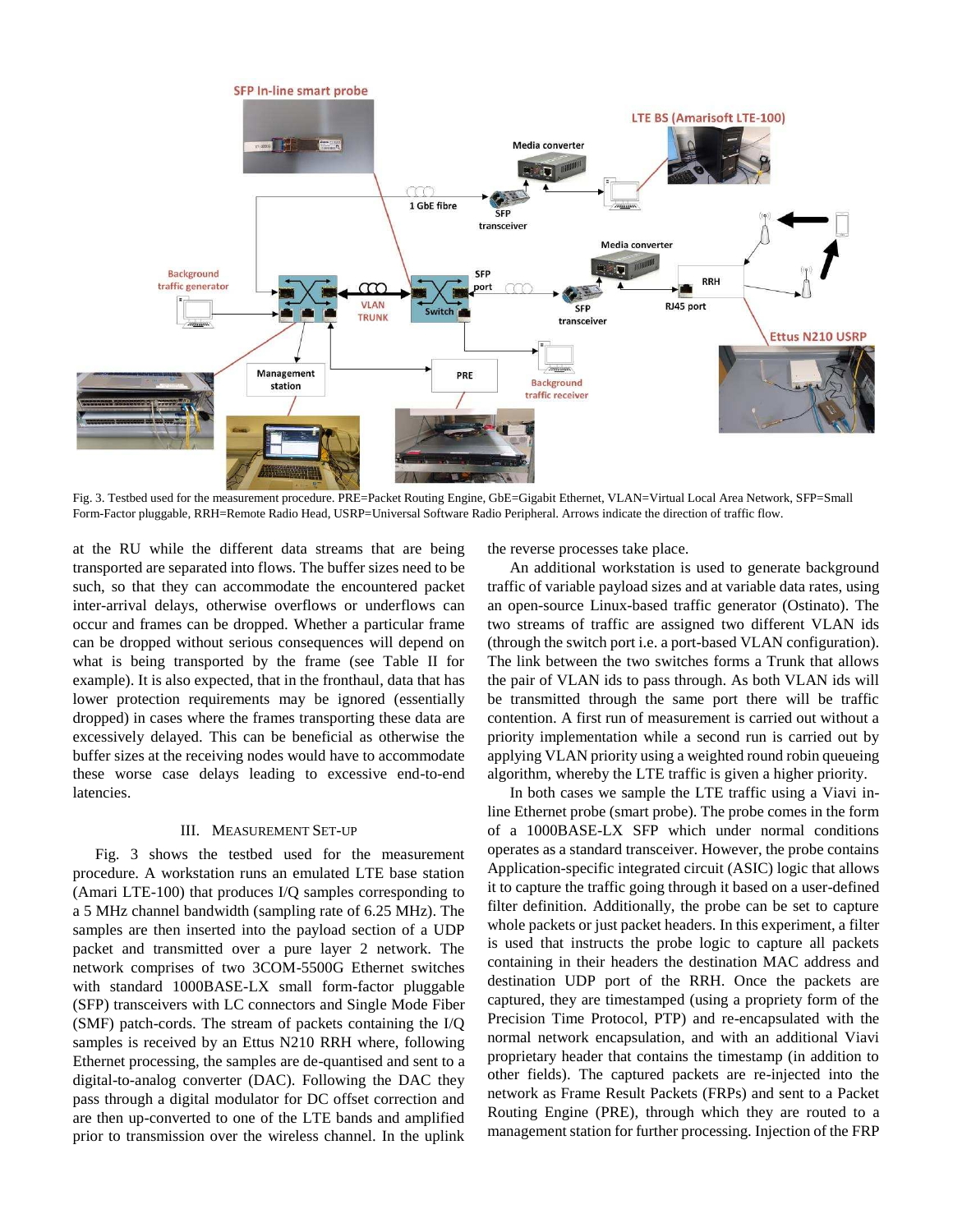occurs between inter-packet gaps that are longer than the 12 octet time minimum (96 ns for 1 GbE). Once the FRPs are received in the management station, they are extracted using Wireshark for offline processing, which includes Matlab routines for estimating the statistics of the packet inter-arrival delays. The employed algorithm for obtaining the results is shown in Fig.4.

The switches used in these measurements operate in storeand-forward mode. This standard mode of operation is interesting for investigating cases when contention or, under certain conditions, a rate transitions occurs through a switch (a high-end carrier grade switch used in an Ethernet fronthaul would otherwise operate in cut-through mode). We are then interested to see how the queued packets from the two process queues (from the two traffic streams) are handled, with and without a priority implementation. To this extent, we do the following manipulation to the data during offline processing: We remove all packet inter-arrival delay values larger than 100 µs (link rate transmissions corresponds to an inter-arrival delay of approximately 32 µs). The large delay values are a result of the generation process in the LTE software base station and they can potentially "mask" the effects we want to measure. The total number of measurements that remain after extracting the high delay values are approximately 300000. The data rate of the LTE traffic was constant, for the duration of the experiment, at 200 Mbps, using jumbo frames with a length of 4000 bytes.

### IV. MEASUREMENT RESULTS

Fig. 5 shows the Complementary Cumulative Distribution Functions (CCDFs) for the LTE traffic under different background traffic regimes. The blue trace represents the LTE traffic only (i.e. no background traffic transmitted). Fig. 5a shows the CCDF with background traffic packet size of 1500 bytes and different data rates, while Fig. 5b is the same result



Fig. 4. Algorithmic view of the measurement procedure.

but with a packet size of 4000 bytes. Finally Fig. 5c shows the CCDF for a packet size of 4000 bytes, but with priority enabled. Note that the CCDFs are variable size step functions (discrete distributions).

There are clear differences between the individual subplots. For the 1500 bytes case there is some differentiation on the cumulative behavior between the different data rates. But for the 4000 byte case most of the values from the different data rates are grouped together indicating that for larger packet sizes, the probability of encountering larger delays, is higher.

With priority a clear improvement is seen as points are now distributed over longer delay values. This is more evident in Fig.6 by comparing the traces for the two packet sizes with and without a priority implementation. It is clear that with priority, points become more distributed (i.e. energy is removed from the smaller delay values and transferred into higher delay values). Fig.7 is a relative frequency count (histogram) of all measurements combined. This histogram is obtained by combing the packet inter-arrival delays for a number of packet sizes (512, 1500 and 4000) and a number of background traffic data rates (40, 100, 200 and 400 Mbps).



Fig. 5. CCDF of packet inter-arrival delays of the LTE traffic under different background traffic packet sizes and data rates. (a) 1500 bytes, (b) 4000 bytes, (c) 4000 bytes with priority enabled.